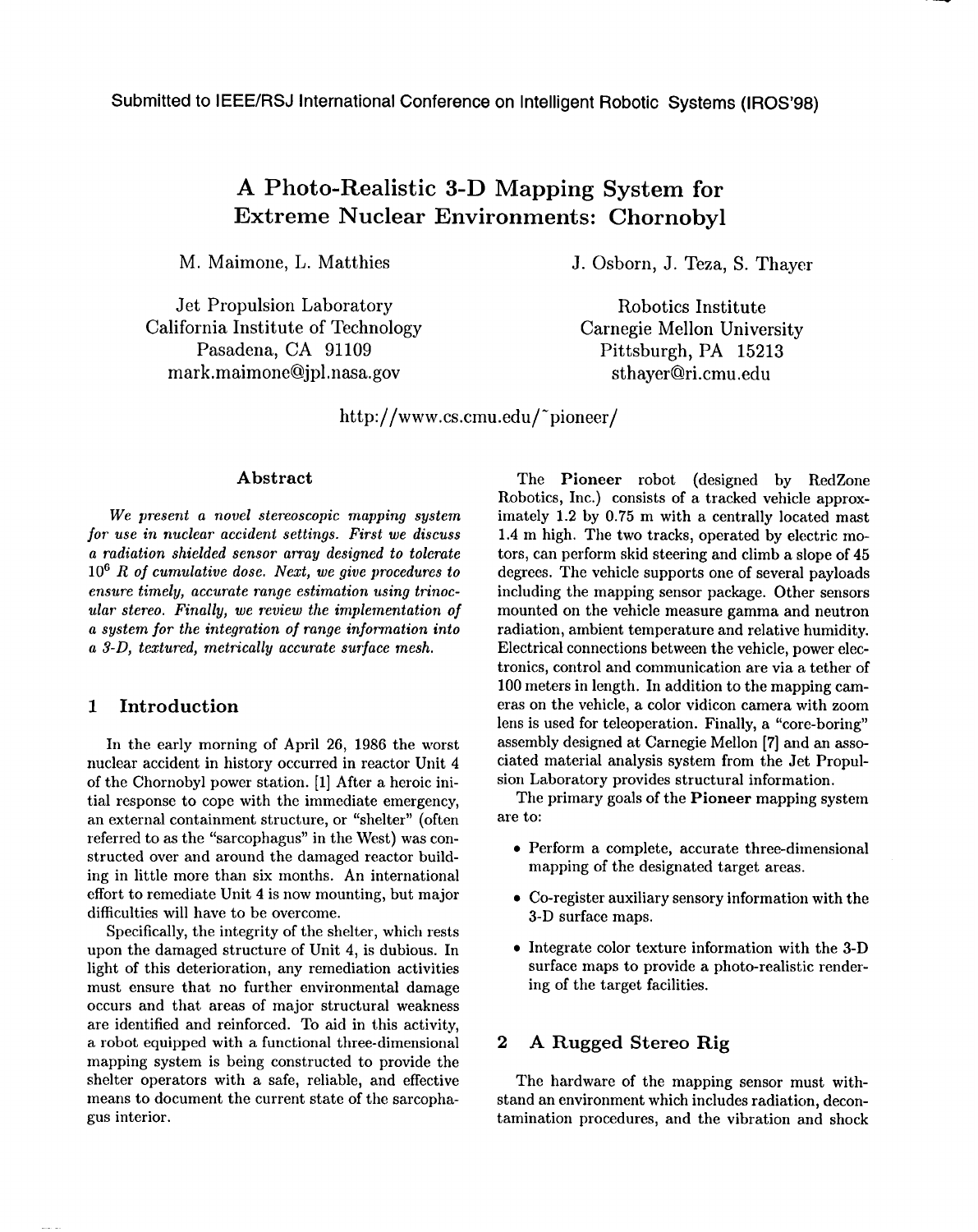

Figure 1: Schematic of the Pioneer Stereo Mapping System Components in the left half of the figure are mounted on board.

resulting from vehicle motion. The gamma radiation field results in a  $10^6$  R total accumulated dose over the mission with dose rates up to 3.5 kR/hr. Neutron dose rates experienced by the components are from 1 to 1000  $\text{cm}^{-2}$  sec<sup>-1</sup>. Electronic components on the vehicle must be either radiation hardened, shielded, or considered sacrificial. The induced effects of radiation must be negligible for the expected dose rates, or transient so that a given mapping session is not interrupted by equipment failure or poor performance of a component. Components deemed sacrificial must be inexpensive enough to be replaced economically and must perform within acceptable limits over the expected component lifetime. The system must be designed to allow any sacrificial components to be easily replaceable under field conditions. The mapping camera system is removable as a unit so that needless exposure of the cameras is avoided when only nonmapping operations are performed by the vehicle.

The raw data for the Pioneer Mapping System is provided by three CCD cameras using stereo vision processing. This haa several advantages over competing technologies such as laser scanners, radar sensors, and structured light rangers. Stereo imagery operates passively, requires no moving parts (except for the pan/tilt unit on which it is mounted), requires little power, allows processing to be performed offboard,

uses a small number of images, and readily enables registration of video images onto range maps.

### 2.1 Camera Selection

The requirements of the mapping system and the limitations on the number of conductors contained in the 100 meter vehicle tether combine to preclude the use of commercially available radiation hardened cameras. Fixed image geometry with respect to the optical coordinates is necessary to preserve stereo calibration. Vidicon or other tube based imaging technologies, although radiation hard, do not have sufficient image stability, due to drift of deflection circuitry, mechanically induced misalignment and deflection of the electron beam by fluctuating external magnetic fields, to be used for stereo applications. Alternatively, solid state detectors are available with appropriate radiation hardness and stable image geometry, but require complex control interconnection between the hardened sensor and non-hardened support circuitry. Therefore, this design utilizes readily available CCD board level cameras within a shielding envelope to reduce the amount of on board electrics. The amount of shielding is constrained by the capabilities of the pan/tilt unit carrying the cameras, but provides sufficient attenuation to result in satisfactory performance over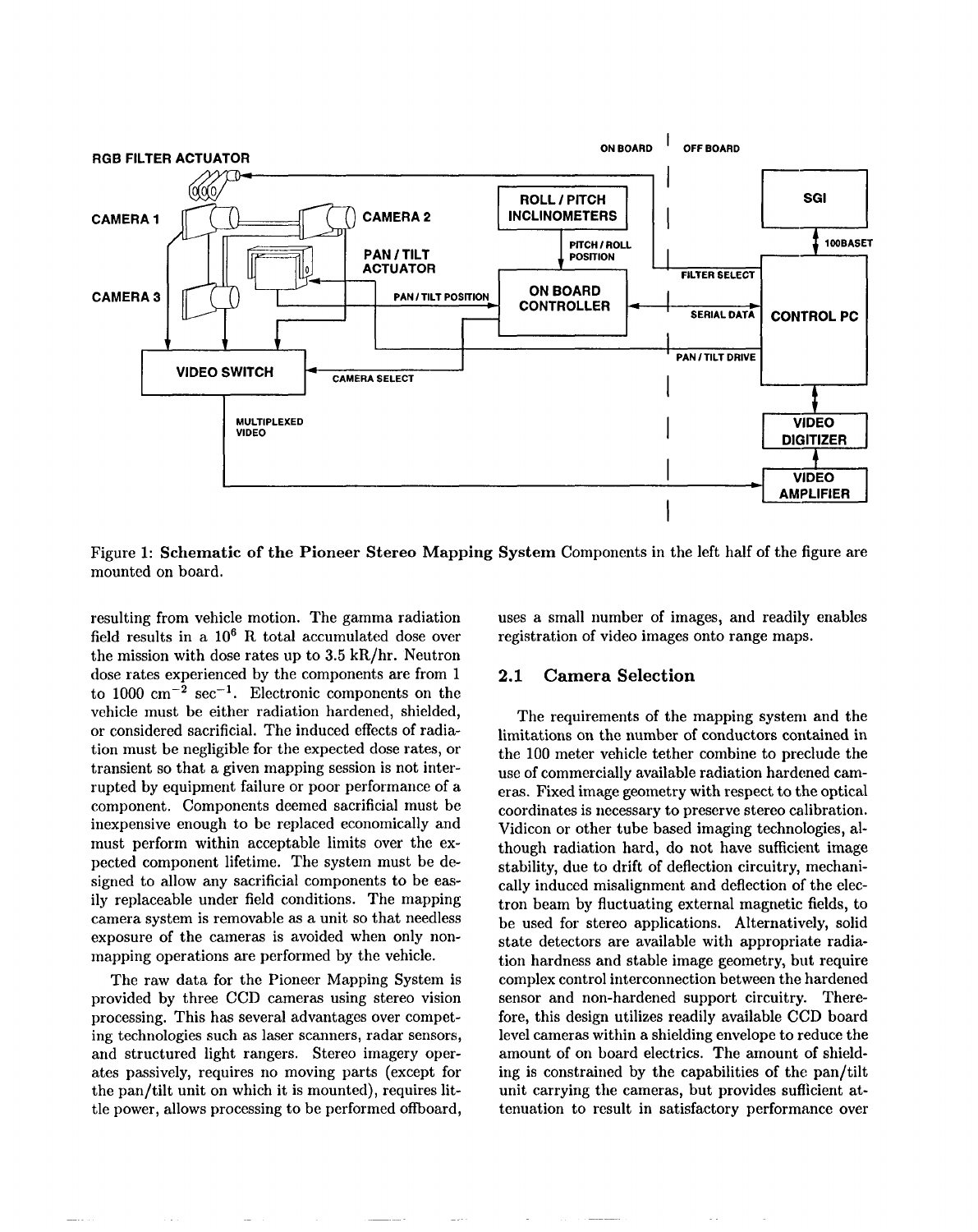the limited lifetime of the cameras. Tests were performed in which board cameras were exposed to a Cs 137 gamma source with dose rates up to 3 kR/hr with noticeable induced noise. The useful lifetime of these cameras is at least 100 hours at the expected dose rates. In addition, the component cost of the cameras is sufficiently low to be neglected over the course of the mission.

The three cameras composing the stereo sensor array are rigidly mounted to a frame in the shape of an inverted "L", which is itself mounted on the pan/tilt head. This frame is machined to provide several prealigned mounting locations for cameras 2 and 3, allowing the baseline of the stereo images to be varied from 15 to 30 cm during the development phase of the project. Camera 1 is fitted with a device that can place any of three filters in the optical path to generate a composite color image of the scene. All of the camera components are housed within an enclosure having a sealed glass port. Not shown in Figure 1 is a set of four waterproof quartz halogen lamps mounted on the pan/tilt unit. Two lamps are mounted above and two below the camera array.

# 2.2 Baseline and Field-of-View

The field of view was selected by balancing two competing goals. Horizontal precision in the depth maps increases as the field of view narrows, suggesting that a smaller field of view would be better. But the number of images required to completely map an area increases dramatically as the field of view shrinks, so a wider field of view is desired for more timely mapping operations. 28 degrees was found to be an appropriate compromise.

The baseline required between the stereo cameras is determined from the desired depth resolution of the system and its field of view, according to this approximation:

$$
b \approx \frac{z^2 r \Delta \phi}{\Delta z} \tag{1}
$$

where z is the distance of a world point from the camera head  $(5 \text{ m maximum})$ ,  $r$  is the subpixel resolution expected from the stereo system (0.2),  $\Delta\phi$  is the approximate field of view of each pixel (1 milliradian), and  $\Delta z$  is the desired depth resolution (3 cm). Thus for this application a baseline of approximately 16 cm is most appropriate.

# 2.3 Shielding

The shield of each camera consists of 1.25 cm lead, covering the CCD board camera, lens, and a mirror. An aperture is provided in the shield for the lens. The mirror is placed at 45 degrees to the optical path in front of the shield aperture and folds the optical path by 90 degrees. In this design the lead behind the mirror shields the camera and optics from radiation incident along the optical axis of the lens.

# 3 Trinocular Stereo Processing **Suite**

The stereo vision sensor provides the raw data required by the Pioneer mapping system to perform accurate world modeling. The software component of this sensor has been demonstrated to provide automatic range data with enough accuracy to enable autonomous vehicle navigation from binocular stereo imagery [6], However, the goal of this project is somewhat different, so certain parts of the automatic system have been made accessible to the user, providing the ability to adjust the environment and tailor the stereo parameters to individual stereo triples. Also, a third stereo camera was added to help reduce disparity artifacts that might occur at horizontal object boundaries; these are much more common in manmade environments than in natural terrain,

#### 3.1 **Automatic Stereo Processing**

Effective stereo processing is enabled by accurate camera calibration. Our camera model is Gennery's extension of the Yakimovsky/Cunningham linear model [8], and includes radial lens distortion terms [5].

The stereo algorithm used by the Pioneer mapping system is a coarse-to-fine correlation procedure using 2-D windows. It will not be described in detail here, but can be found in [6].

### 3.2 **Range Image Evaluator**

To assist the user in the acquisition of appropriate map information, a range image evaluator will provide feedback concerning the quality of the raw images and their resulting range data. Some examples of perceived problems and suggested solutions include:

**Pixels are saturated** Turn the light level down Pixel intensity range too small Turn the light level up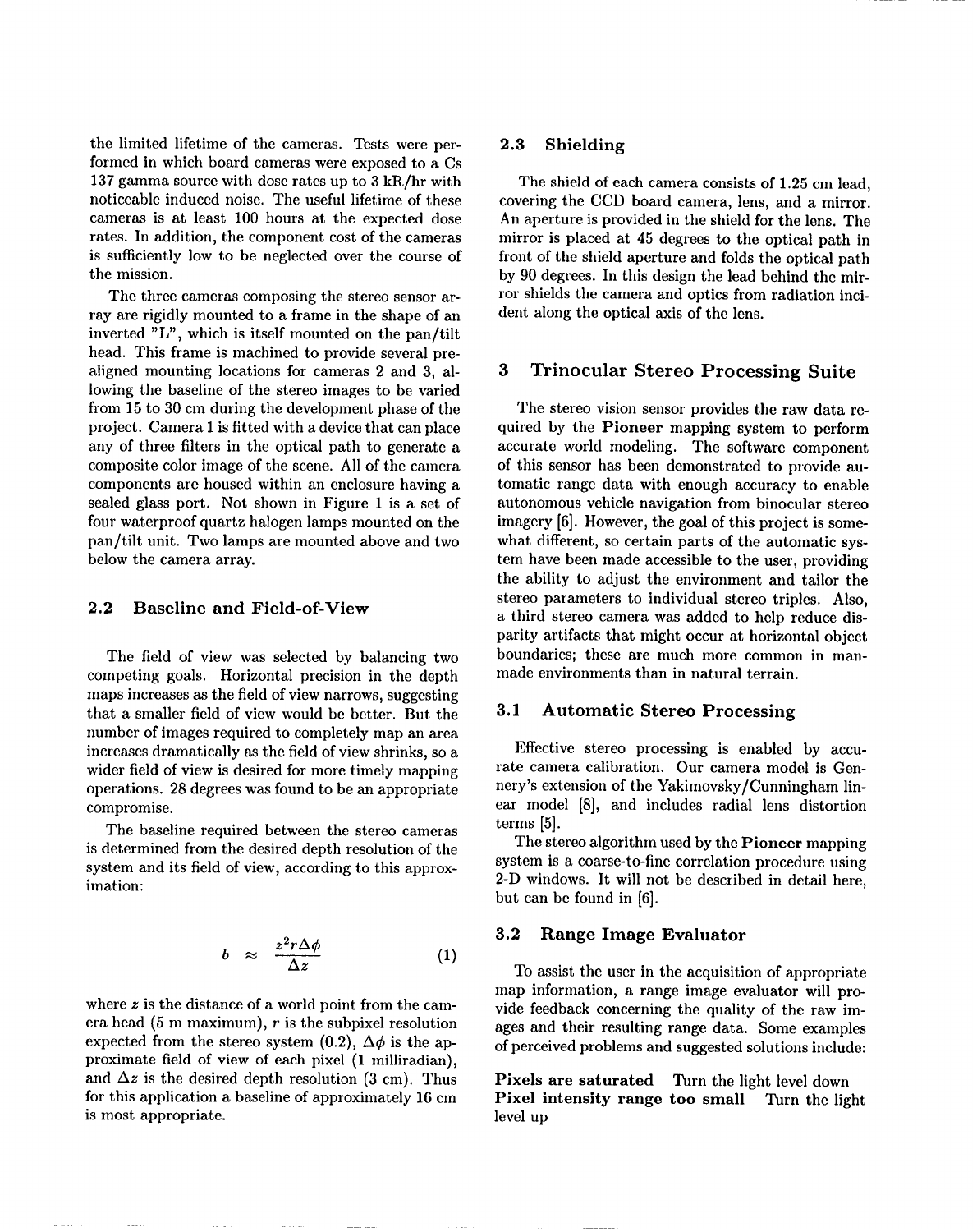**Sparse range data** Adjust lights to improve image texture, or Reposition vehicle closer to target, or Verify calibration.

### **3.3 User Controls**

Several of the stereo processing parameters and environmental controls have been made available to the user to allow for refinement of the range maps.

**Lighting** Much of the intended mapping operation will take place in an unlighted portion of the reactor facility. Since stereo processing depends on the quality of image texture visible in a luminance image, the user is given dimmer control of the four lights mounted on the stereo camera pan/tilt head. The range image evaluator module will offer suggestions as to how the lighting might be adjusted to improve image quality.

Range Bounds The mapping system was designed to provide range information to a given precision over a fixed range in front of the camera head. The user may increase these bounds if range data at greater distances is desired (at some loss of resolution), or narrow them to reduce the potential for correlation mismatch if all objects are known to lie within more restrictive bounds.

Correlation Window Size Although not recommended, the user may change the size of the correlation window used in the stereo computation.

Pyramid level The pyramid level indicates the size of the resulting range map. Pyramid level O will generate a range map at full resolution, 1 means the range map will be half as large in each dimension (and thus only one quarter the size), and so on. Higher pyramid levels reduce dependence on the calibration and speed up processing, but provide a smaller number of polygons to the mesh generator.

# **4 Flexible 3-D Cartography**

A mapping scenario consists of maneuvering the Pioneer robot to discrete positions within a particular target location. At each position an overlapping set of range and color imagery will be acquired, fully exploiting the available pan and tilt angles. The primary goal of the cartography system is to integrate an entire set of range and intensity imagery from multiple mapping positions and merge them into a textured, threedimensional rendering of the target space. Data sets acquired from individual robot positions are trivially referenced to the local robot coordinate frame. However, no direct or accurate transformation between separate robot positions is made available to the mapping system from the Pioneer robot. In such cases where no global estimate of position is available, the mapping system has the ability to register two related data sets, and to derive the "best" possible estimate of the transformation between them. The Pioneer mapping system offers these capabilities through a suite of mesh processing and analysis tools.

#### **4.1 Mesh Creation and Processing**

Surface meshes are a common way of representing 3-D data, and when the points from a 3-D cloud have an easily recovered, common, coplanar projection, such as in stereoscopic imagery, creating a simple mesh is a relatively easy process. In most cases, these meshes are not suitable for subsequent analysis without additional processing. Mesh processing in the mapping software consists of four separate stages: *Texturing, Cleaning, Smoothing,* and *Resampling.*

Texturing Application of texture gives reconstructed scenes a more realistic feel, and allows the user to more easily recognize salient features. It is done by relating three dimensional mesh points to the co-registered color image obtained by the filter sweep of the central camera of the stereo rig.

Cleaning A mesh may have several unwanted features upon creation, such as small, insignificant noise patches and jagged boundaries. Cleaning is the processing of removing long edges, small unconnected surface patches, and restructuring the boundaries.

Smoothing Range data can be noisy. Mesh smoothing attenuates the high frequency noise structure and (ideally) preserves important mesh structures and boundaries.

Resampling Most 3-D vision applications perform either more efficiently or more accurately given a uniformly sampled surface at a lower resolution than the original mesh data. Resampling takes a clean, smooth mesh and outputs a lower resolution, more uniformly sampled mesh [3].

The mesh processing sequence depends only upon the acquisition of a single range image referenced in sensor coordinates. Subsequent processing stages group and assemble individual meshes into a coherent 3-D map. Figures 2 and 3 show renderings of input meshes after application of the mesh processing suite.

### 4.2 Position Integration Module

At a discrete robot position, the relative transformations between individual sensor positions can be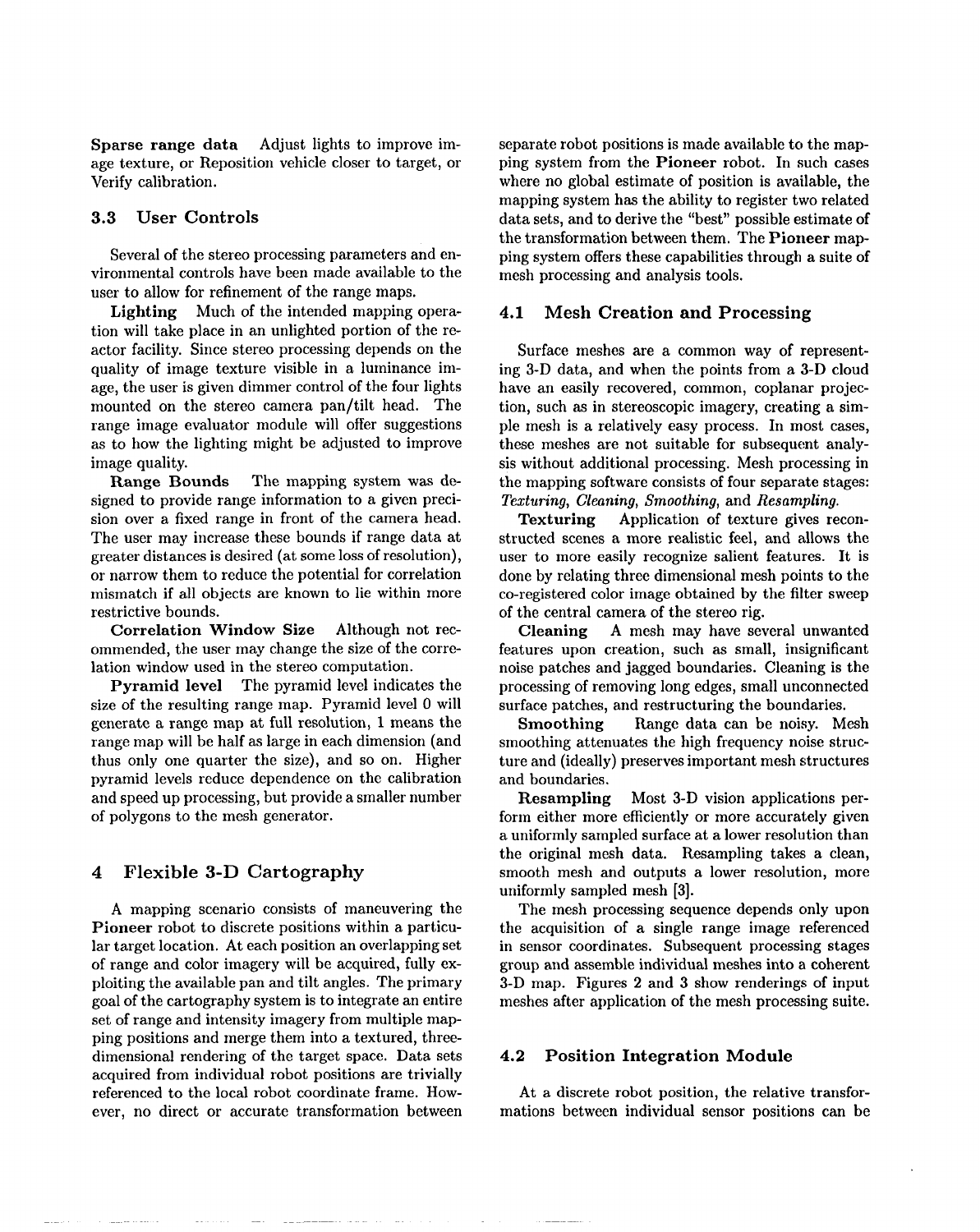



Figure 2: Fully Processed Mesh Wire Frame Input points have been triangulated, cleaned, smoothed and resampled.

recovered from the pan and tilt angles. The fundamental technology uses a sensor and noise model for applying the vertices of the surface mesh into a 3-D occupancy grid [2]. Each surface mesh from the current robot position is transformed to a local sensor coordinate reference and sequentially distributed into the voxel volume. Surface normal information is likewise encoded with each voxel and is used to extract a replicate, integrated surface from the grid. Overlapping texture components are then blended using a weighted average. Figure 4 displays the integration of Figures 2 and 3.

#### 4.3 **Registration Module**

No direct means of measuring the transformation from two distinct robot positions is available in the **Pi**oneer robot; however, technology to compute the relative transformation from two featured surface meshes has been developed at Carnegie Mellon. This method derives an approximate transformation between two surface meshes through a correlation of "spin-images" obtained at oriented points on the surface of the mesh [4]. This rough transformation is then refined using a modified version of the Iterative Closest Point algorithm that registers 3-D and color (texture) jointly. Figure 5 illustrates a sample registration and integration of sterec-derived range data using a 16 x 2 image sweep of the "mudpit" mockup at RedZone Robotics,

Figure 3: **Fully Processed Mesh Wire Frame** Input points have been triangulated, cleaned, smoothed and resampled.

Inc.

#### **5 Summary and Conclusions**

Three components of an integrated system for 3-D mapping in extreme environments were presented. A rad-hardened stereo rig and its associated electronics designed to tolerate  $10^6$  R form the core acquisition system. An interactive trinocular stereo system outputs timely and accurate range information to a linear accuracy of 3 cm. Finally, a 3-D cartographic system for conversion of raw range data into integrated 3-D surface structure maps was presented and preliminary results were detailed. The Pioneer robot will be deployed in the Chernobyl facility during the fall of 1998.

#### **Acknowledgments**

The authors would like to thank Frank Ruddy for his help in characterizing the radiation sensitivity of our cameras and the use of the Westinghouse hot cell. We also thank Eric Rollins his expert design of the stereo mechanical assembly, Andrew Johnson for his mesh tool box, Todd Litwin for his help in porting the stereo code, and the rest of the Pioneer mapping team at NASA Ames Intelligent Mechanisms Group, the Iowa Grok Lab, and RedZone Robotics for their input, advice, and criticisms. The work described in this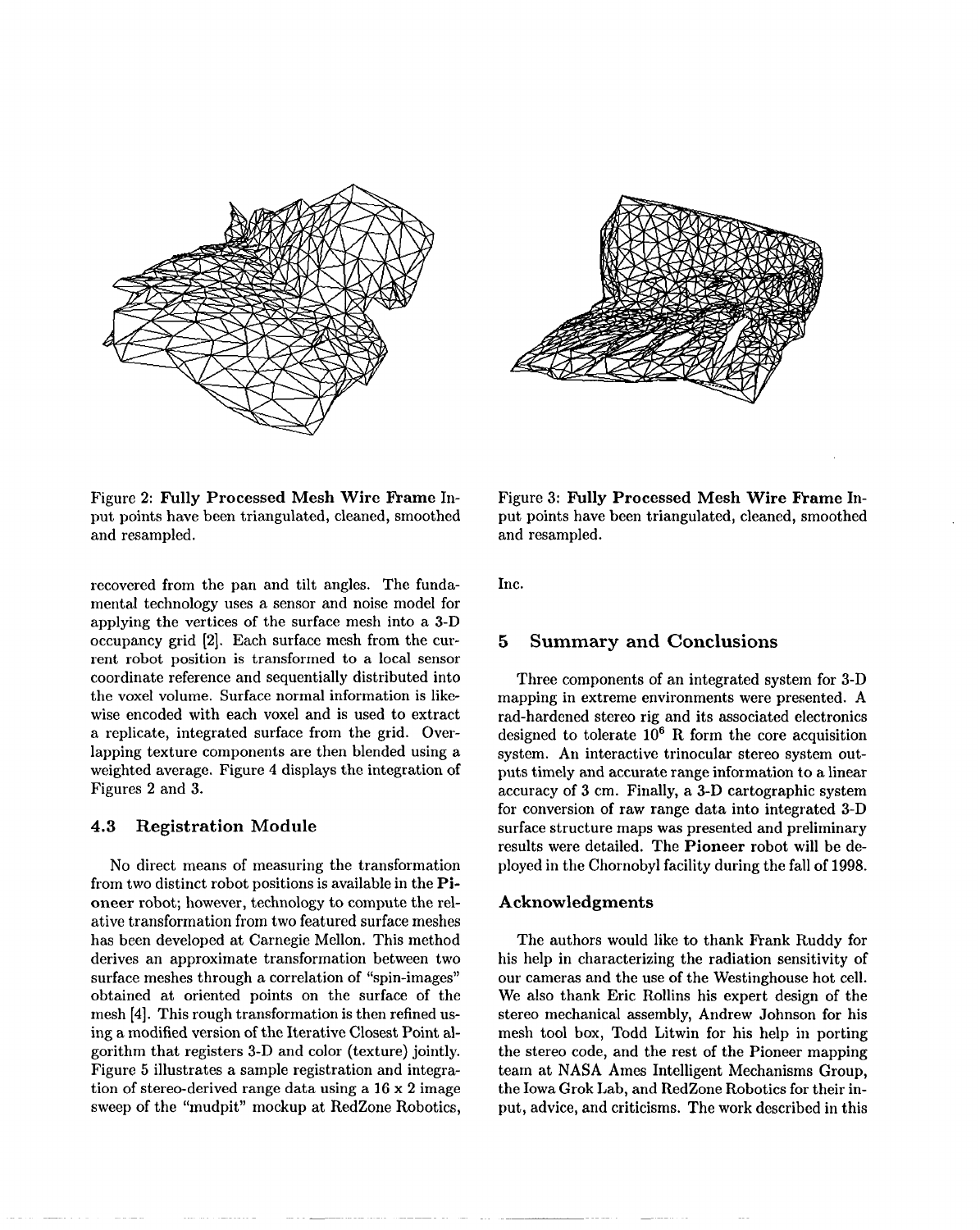

Figure 5: Sample Integrated Surface Map Thirty two individual range maps have been registered and integrated into a single coherent surface. Obvious features include the far wall in light grey, an occluding planar piece of sheet metal resting against the wall in the middle of this image, and the corner of a large concrete cube in light grey on the near right.

paper was partially carried out by the Jet Propulsion Laboratory, California Institute of Technology, under a contract to the National Aeronautics and Space Administration. The Pioneer project is sponsored by the US Department of Energy and the National Aeronautics and Space Administratic

# References

- [1] A. R. Sich *The Chernobyl Accident Revisited: Source Term Analysis* and *Reconstruction of Events During the Active Phase,* Dept of Nuclear Engr., Massachusetts Institute of Technology Ph.D. Dissertation, 1994.
- [2] A. E. Johnson and S. B. Kang "Registration and Integration of Textured 3-D Data", International Conference on Recent Advances in 3-D Digital Imaging and Modeling, Ottawa, Ontario, May 12- 15, 1997.
- *[3]* A. Johnson and M. Hebert, *Control of Polygonal Mesh Resolution for 3-D Computer Vision.* Graphical Models and Image Processing, To appear.
- *[4]* A. Johnson and M. Hebert. *Recognizing objects by matching oriented points,* June 1997 International Conference on Computer Vision and Pattern Recognition, San Juan. pp. 684-689.
- *[5]* D. B. Gennery. *Least-Squares Camera Calibration Including Lens Distortion and Automatic Editing of Calibration Points.* Springer-Verlag, To be published.
- [6] L. Matthies, A. Kelly, T. Litwin, and G. Thar *Obstacle Detection for Unmanned Ground Vehicles: A Progress Report.* Springer-Verlag, 1996.
- *[7]* RedZone Robotics, Inc. *Functions and Requirements for the* Pioneer *System.* Document number 96055-REPT-O04.2, December 8, 1997.
- *[8]* Y. Yakimovsky and R, T. Cunningham. A system for extracting three-dimensional measure-